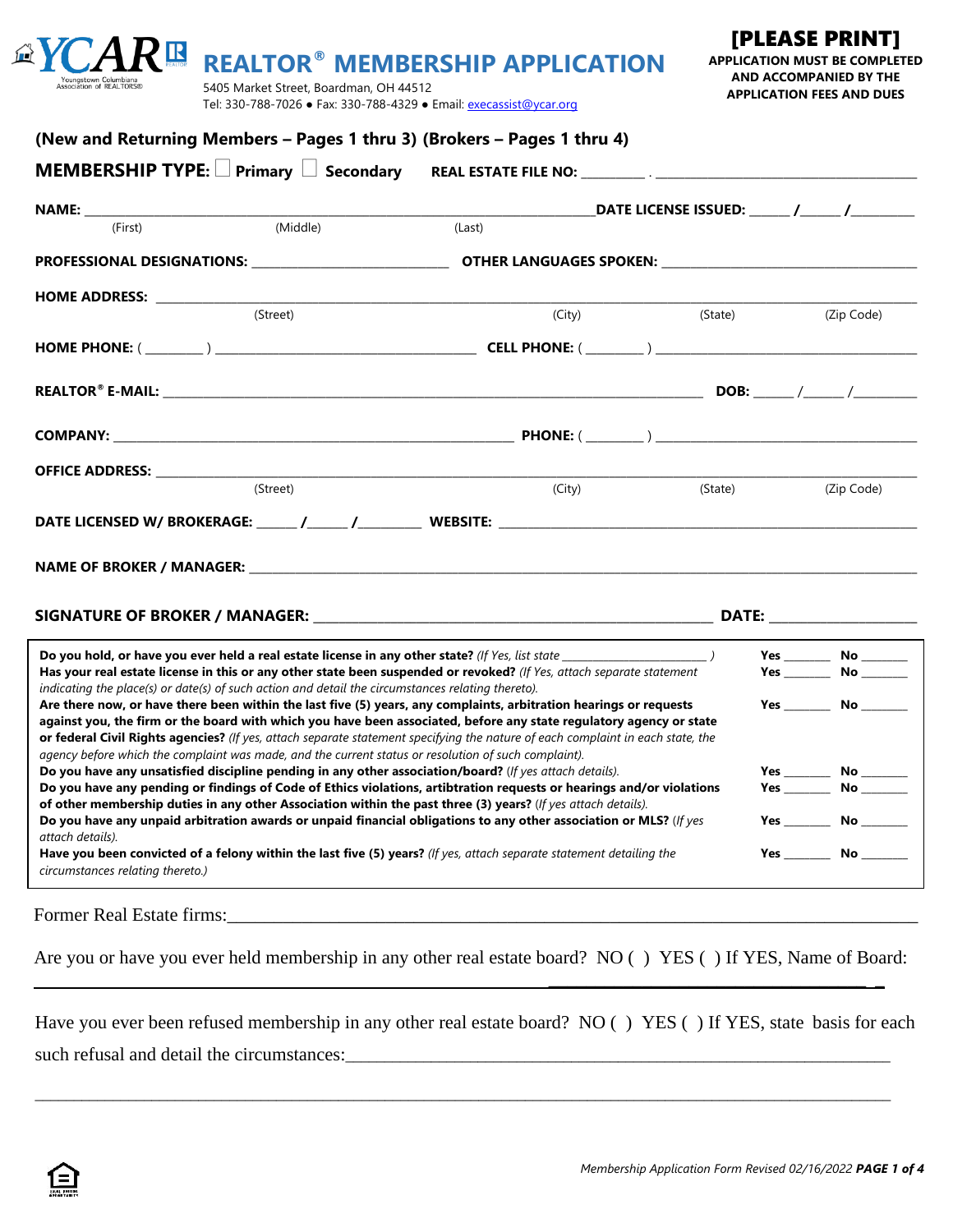

- I hereby apply for membership in the Youngstown Columbiana Association of REALTORS<sup>®</sup>.
- I agree as a condition to membership to thoroughly familiarize myself with and abide by the Code of Ethics of the National Association of REALTORS®, including the duty to arbitrate business disputes in accordance with the Code of Ethics and Arbitration Manual of the local Association and the Constitution, Bylaws and Rules and Regulations of the Youngstown Columbiana Association of REALTORS®, the Ohio REALTORS® and the National Association of REALTORS®.
- **I agree to attend an orientation meeting on such Code, Constitution, Bylaws, Rules and Regulations within 90 days of application for membership.**
- I consent that the Board, through its Membership Committee or otherwise, may invite and receive information and comment furnished to the Board by any person in response to the invitation and any response shall be conclusively deemed to be privileged and not form the basis of any action by me for slander, libel, or defamation of character.
- I agree to pay all fees and dues as directed by the Board and that my act of paying my dues shall evidence my initial and continuing commitment to abide by the aforementioned Code of Ethics, Constitutions, Bylaws, Rules and Regulations and duty to arbitrate, all as from time to time amended.
- I hereby apply for membership in the above-named Board and am including payment for the national, state, and local Board dues and the Application Fee in the amount of \$125.00 (YCAR)\* and \$50.0 (Ohio REALTORS®)\*\*.

**NOTE:** Applicant acknowledges that if accepted as a Member and he/she subsequently resigns or is expelled from Membership in the Association with an Ethics complaint or Arbitration request pending, the Board of Directors may condition renewal of Membership upon applicant's verification that he/she will submit to the pending Ethics or Arbitration proceeding and will abide by the decision of the Hearing Panel: or if applicant resigns or is expelled from Membership without having complied with an award in Arbitration, the Board of Directors may condition renewal of membership upon his/her payment of the award, plus any costs that have previously been established as due and payable in relation thereto, provided that the award and such costs have not, in the interim, been otherwise satisfied.

I agree that, if accepted into Membership in the Youngstown Columbiana Association of REALTORS®, I will pay the fees and dues, as from time to time established by the Board of Directors. Upon expiration of said Membership for any cause, I will discontinue the use of the Term"REALTOR®".

I HEREBY CERTIFY THAT THE INFORMATION FURNISHED BY ME IS TRUE AND CORRECT, AND I AGREE THAT FAILURE TO PROVIDE COMPLETE AND ACCURATE INFORMATION AS REQUESTED, OR ANY MISSTATEMENT OF FACT, SHALL BE GROUNDS FOR REVOCATION MY MEMBERSHIP IF GRANTED.

## **SIGNATURE OF APPLICANT:** \_\_\_\_\_\_\_\_\_\_\_\_\_\_\_\_\_\_\_\_\_\_\_\_\_\_\_\_\_\_\_\_\_\_\_\_\_\_\_\_\_\_\_\_\_\_\_\_\_\_\_\_\_\_\_\_\_\_\_\_\_\_**DATE:** \_\_\_\_\_\_\_\_\_\_\_\_\_\_\_\_\_\_\_\_\_\_\_\_\_\_\_\_\_

**\*\*\*\*\*\*\*\*\*\*\*\*\*\*\*\*\*\*\*\*\*\*\*\*\*\*\*\*\*\*\*\*\*\*\*\*\*\*\*\*\*\*\*\*\*\*\*\*\*\*\*\*\*\*\*\*\*\*\*\*\*\*\*\*\*\*\*\*\*\*\*\*\*\*\*\*\*\*\*\*\*\*\*\*\*\*\*\*\*\*\*\*\*\*\*\*\*\*\*\*\*\*\*\*\*\*\*\*\*\*\*\*\*\* THE FOLLOWING ITEMS MUST ACCOMPANY APPLICATION IN ORDER TO PROCESS:**

(YCAR Staff to complete) PLEASE CALL 330-788-7026 FOR THE DUES PAYMENT OR MORE INFORMATION

Pro-Rated Dues Payment \$ which includes the following (check made out to YCAR, cash, or credit/debit card (3% fee)

\$125.00 YCAR Application Fee \*

\$50.00 Ohio REALTORS® New member Processing Fee \*\* Fee Applies YES () NO ()

\$520.00 Annual Dues: YCAR, NAR & Ohio REALTORS<sup>®</sup> (Pro-rated monthly)

- \$35.00 NAR Assessment (not Pro-rated)
- \$50.00 OR Assessment (not Pro-rated)

Voluntary Fees:

\_\_\_\_\$10.00 Community Service Fee \_\_\_\_\$20.00 RPAC Donation \_\_\_\_\$90.00 Youngstown/Warren Regional Chamber of Commerce \*\*\*\*\*\*\*\*\*\*\*\*\*\*\*\*\*\*\*\*\*\*\*\*\*\*\*\*\*\*\*\*\*\*\*\*\*\*\*\*\*\*\*\*\*\*\*\*\*\*\*\*\*\*\*\*\*\*\*\*\*\*\*\*\*\*\*\*\*\*\*\*\*\*\*\*\*\*\*\*\*\*\*\*\*\*\*\*\*\*\*\*\*\*\*\*\*\*\*\*\*\*\*\*\*\*\*\*\*\*\*\*\*\*

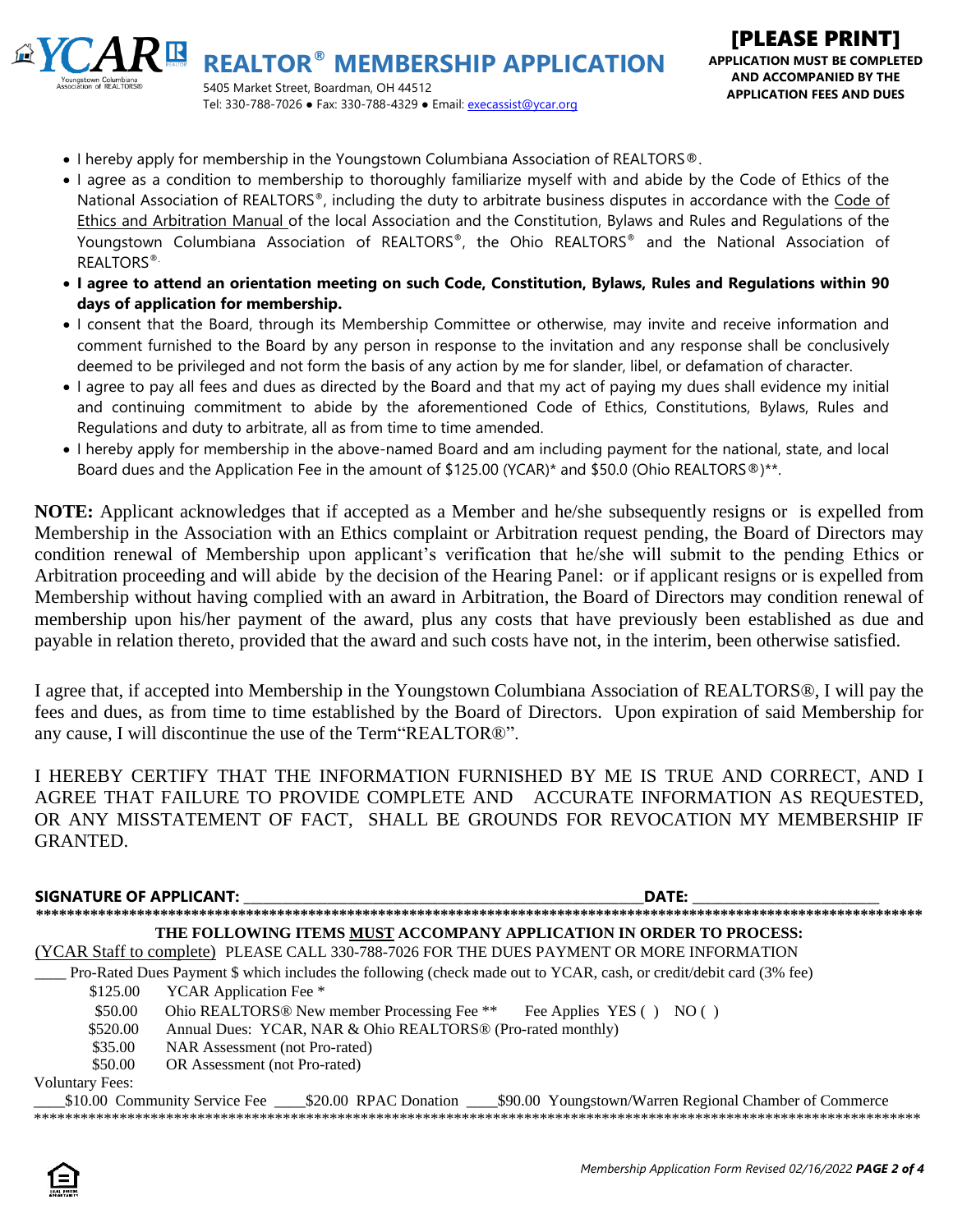|                                                   | $A \times CAR$ REALTOR <sup>®</sup> MEMBERSHIP APPLICATION         | <b>API</b> |
|---------------------------------------------------|--------------------------------------------------------------------|------------|
| Youngstown Columbiana<br>Association of REALTORS® | 5405 Market Street, Boardman, OH 44512                             |            |
|                                                   | Tel: 330-788-7026 • Fax: 330-788-4329 • Email: execassist@ycar.org |            |

| TO BE FILLED OUT BY BROKERS MAKING APPLICATION                                                                                                                                                                |
|---------------------------------------------------------------------------------------------------------------------------------------------------------------------------------------------------------------|
| PLEASE CHECK: ____ Individual _____ DBA _____ Partnership _____ Corporation                                                                                                                                   |
| My title or position with the firm: Note that the state of the state of the state of the state of the state of                                                                                                |
| PARTNERS, ASSOCIATES, OFFICERS (If a corporation, MUST BE FILLED IN)                                                                                                                                          |
| Number of salespersons___________ (please attached a list of names and license numbers)                                                                                                                       |
| References may be made to the following members of the Youngstown Columbiana Association of REALTORS® who know me.<br>(Names, addresses, and phone numbers)                                                   |
| Have you been engaged continuously in the business since then? YES () NO () If NO, inactive                                                                                                                   |
|                                                                                                                                                                                                               |
| How many years active as: _____ Salesperson _____ Broker _____ Other                                                                                                                                          |
| Are you now employed or engaged in any other business/profession: YES () NO () (If yes details: name, location, how long)<br>,我们就会在这里的人,我们就会在这里的人,我们就会在这里的人,我们就会在这里的人,我们就会在这里的人,我们就会在这里的人,我们就会在这里的人,我们就会在这里的人 |
| Is the current office address as stated on page 1 your principal place of business? YES () NO () If no, address of principal place                                                                            |
| Branch offices (address and telephone number)                                                                                                                                                                 |
|                                                                                                                                                                                                               |

**\_\_\_\_\_\_\_\_\_\_\_\_\_\_\_\_\_\_\_\_\_\_\_\_\_\_\_\_\_\_\_\_\_\_\_\_\_\_\_\_\_\_\_\_\_\_\_\_\_\_\_\_\_\_\_\_\_\_\_\_\_\_\_\_\_\_\_\_\_\_\_\_\_\_\_\_\_\_\_\_\_\_\_\_\_\_\_\_\_\_\_\_\_\_\_\_\_\_\_\_\_\_\_\_\_\_\_\_\_\_\_\_\_\_\_\_\_\_\_\_\_\_\_\_\_\_\_\_\_\_\_\_\_**